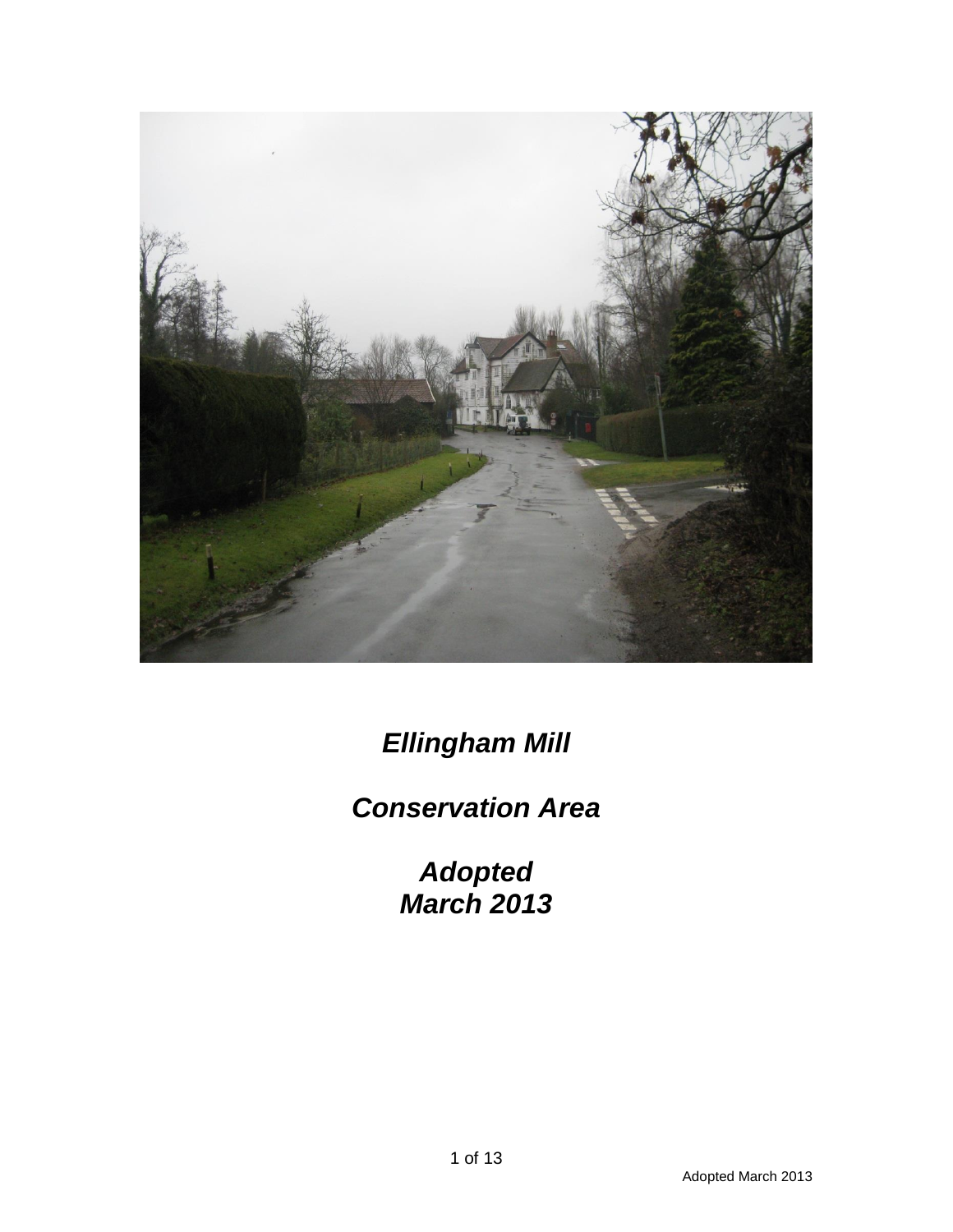# **Ellingham Mill conservation area**

## *1. Introduction*

#### *Why have Conservation Areas?*

A review of policies relating to the historic environment carried out by English heritage on behalf of the Secretary of States for Culture Media and Sport and the Environment Transport and the Regions was published in December 2000 under the heading 'Power of Place'.

The Report which reflected views now held generally by the population at large, confirmed 5 main messages

- i Most people place a high value on the historic environment and think it right there should be public funding to preserve it.
- ii Because people care about their environment they want to be involved in decisions affecting it.
- iii The historic environment is seen by most people as a totality. They care about the whole of their environment.
- iv Everyone has a part to play caring for the historic environment. More will be achieved if we work together.
- v Everything rests in sound knowledge and understanding and takes account of the values people place on their surroundings.

In summary we must balance the need to care for the historic environment with the need for change. We need to understand the character of places and the significance people ascribe to them.

The concept of conservation areas was first introduced in the Civic Amenities Act 1967, in which local planning authorities were encouraged to determine which parts of their area could be defined as "Areas of Special Architectural or Historic Interest, the character or appearance of which it is desirable to preserve or enhance".

The importance of the 1967 Act was for the first time recognition was given to the architectural or historic interest, not only of individual buildings but also to groups of buildings: the relationship of one building to another and the quality and the character of the spaces between them.

The duty of local planning authorities to designate conservation areas was embodied in the Town and Country Planning Act 1971, Section 277. Since then further legislation has sought to strengthen and protect these areas by reinforcing already established measures of planning control which is now consolidated in the Planning (Listed Buildings and Conservation Areas) Act 1990.

Unlike listed buildings, which are selected on national standards, the designation of Conservation Areas in the main is carried out at District level based upon criteria of local distinctiveness and the historic interest of an area as a whole. However, in the past, the criteria adopted by different local authorities in determining what constitutes a special area have tended to vary widely. For example, although public opinion seems to be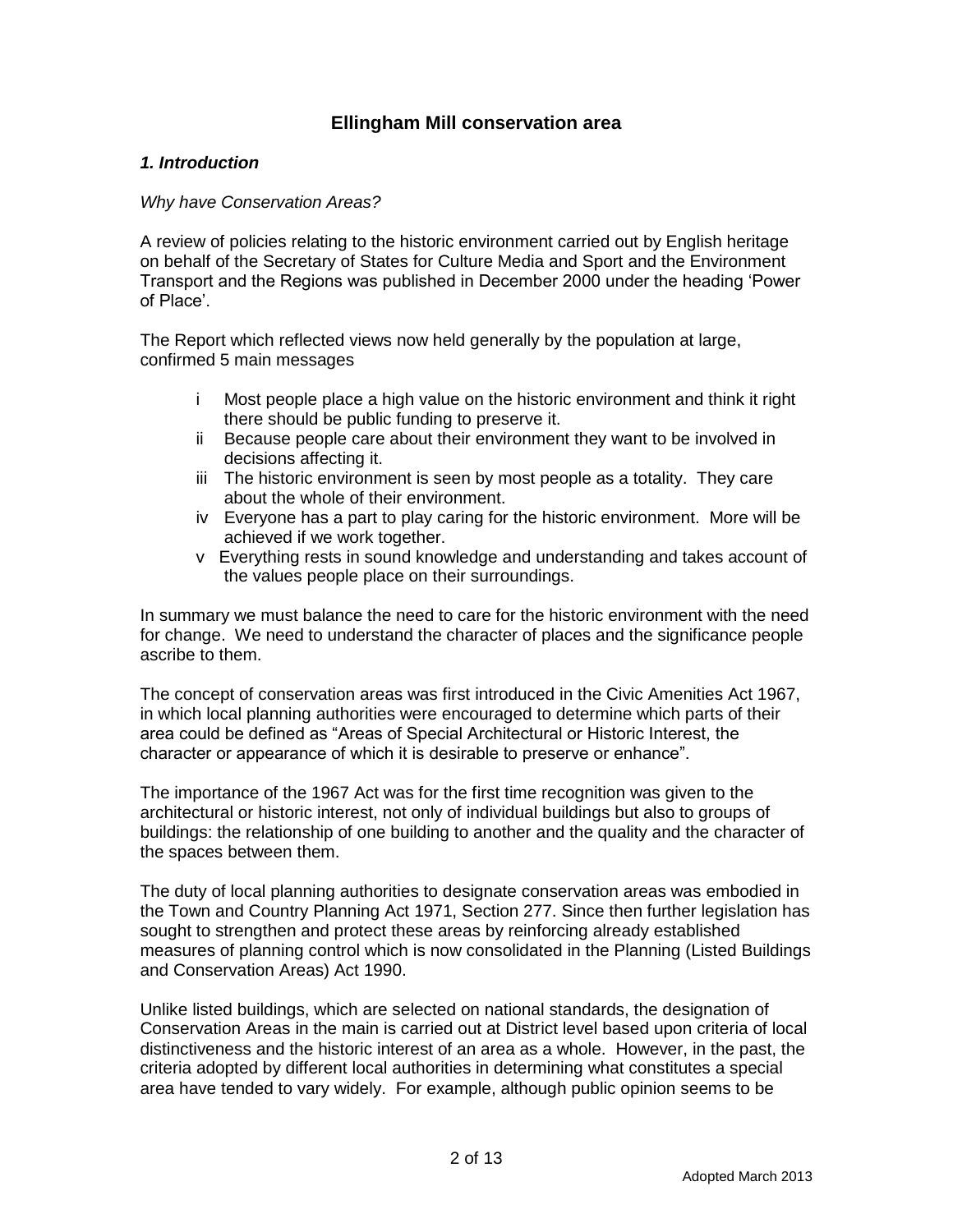overwhelmingly in favour of conserving and enhancing the familiar and cherished local scene, what is familiar to many, may only be cherished by some.

Over the last 30 years this approach has changed significantly. Much greater emphasis is now placed on involving the local community in evaluating 'what makes an area special', whether it should be designated and where boundaries should be drawn.

It is now recognised that the historical combination of local architectural style and the use of indigenous materials within the wider local landscape creates what has been termed 'local distinctiveness'. Distinctiveness varies within the relatively restricted confines of individual counties, which in turn are distinct in terms of the country as a whole.

Conservation Area designation for settlements and wider areas which embody this local distinctiveness may afford them protection against development which bears no relation to the locality either in terms of the buildings within it or landscape surrounding it.

The historical development of such settlements and their surrounding landscape are the 'journals' through which the social and economic development of the locality can be traced. The pattern of agricultural and industrial progress of settlements (their social history) is by definition expressed in the architecture and landscape of any area.

It is not intended (nor would it be desirable) to use Conservation Area designation as a way of preventing or restricting development, the expansion of a settlement or preventing contemporary innovative design. Logically in the future new development should add to, rather than detract from the character of an area and will in turn help to chart historical development. However, all development should seek to preserve and enhance the character and appearance of the area.

## *2. Aims and objectives*

The Ellingham conservation area was originally designated in 1976 and was last reviewed in 2002. This re-appraisal examines the historic settlement and special character of Ellingham, reviews the boundaries of the conservation area and suggests areas for change.

The appraisal will provide a sound basis for development management and encourage development initiatives which endeavour to improve and protect the conservation area as well as stimulating local interest and awareness of both problems and opportunities.

# *3. Planning Policy Context*

Responsibility for Planning matters at Ellingham is shared between the Broads Authority and South Norfolk Council, as the proposed conservation area boundaries include land and properties in both planning authority areas, as defined on the map in this appraisal.

There are a range of policies which affect Conservation Areas within the Broads Authority and South Norfolk areas, originating from both national and local sources. The latest national documents in respect of historic buildings and conservation areas are The Government's Statement on the Historic Environment for England 2010, The National Planning Policy Framework adopted in March 2012, Planning for the Historic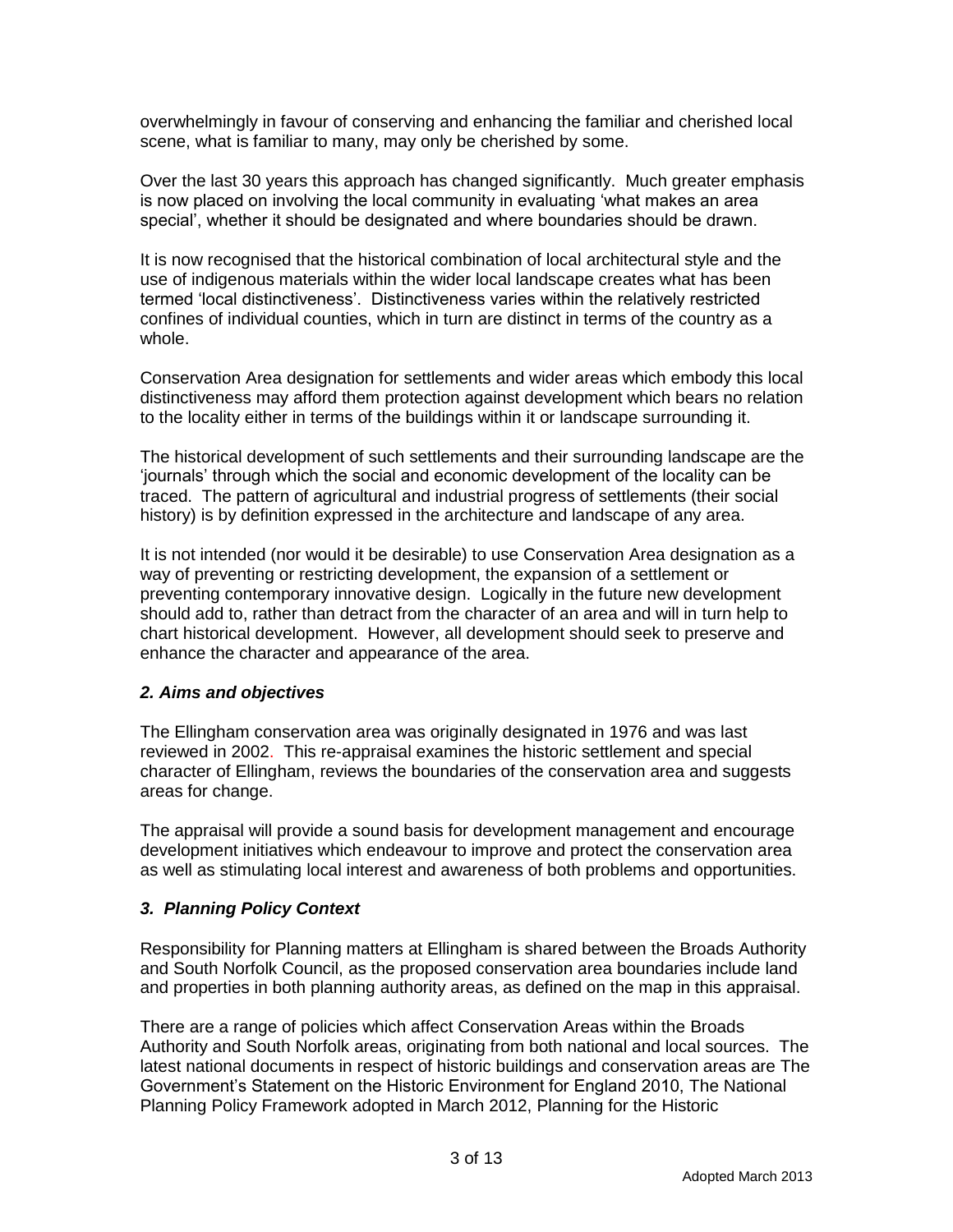Environment: Historic Environment Planning Practice Guide March 2010. The Broads Authority endorses the contents of these documents and decisions made will reflect the various provisions contained in them.

In line with government policy, the Broads Authority and South Norfolk Council are currently reviewing and revising local policies which will be published in a new Local Development Framework (LDF). The Authority has recently adopted its Local Development Plan Document (DPD). In the meantime the more specific local policies included in the Broads Local Plan (1997) are still relevant.

To support these policies, the Broads Authority and South Norfolk Council provide further advice and details in a series of leaflets, which are currently being reviewed and expanded as part of the LDF process. A list of those currently available is attached in Appendix 2.

# **4. Summary of Special Interest**

Ellingham Mill conservation area is a quiet enclave within the River Waveney valley. There is a pleasant contrast between the more tightly knit development around the mill and the looser pattern around the church. The character of the area is enhanced by the landscape of the river valley, its water meadows, trees and extensive views. The curves of the roads, the changing gradients, the presence of trees and hedges all add to the quality of the area.

## **5. Location and context**

Ellingham is a parish on the north banks of the River Waveney, which forms the border between Norfolk and Suffolk. It is located between Broome and Geldeston two miles north east of Bungay and four miles south of Loddon. The conservation area lies to the south of the main village of Ellingham, and the majority of it is within the Broads Authority area, apart from a small area to the north which is within South Norfolk District Council.

## *General character and plan form*

The area extends from the old railway line in the north to the River Waveney in the south including the mill and its associated buildings, and the church and former rectory in the east.

The conservation area lies within the River Waveney valley and the development it contains divides into two parts – the mill and its surroundings and the area around the church.

At the lower level, the river and particularly the sluices are a noisy reminder of the former watermill. The roadway takes a tortuous route around the sluices before it straightens out in front of the mill and its adjoining buildings.

A gently curving road rising up to connect the lower level to higher level where the area around the church is quieter with more sporadic development.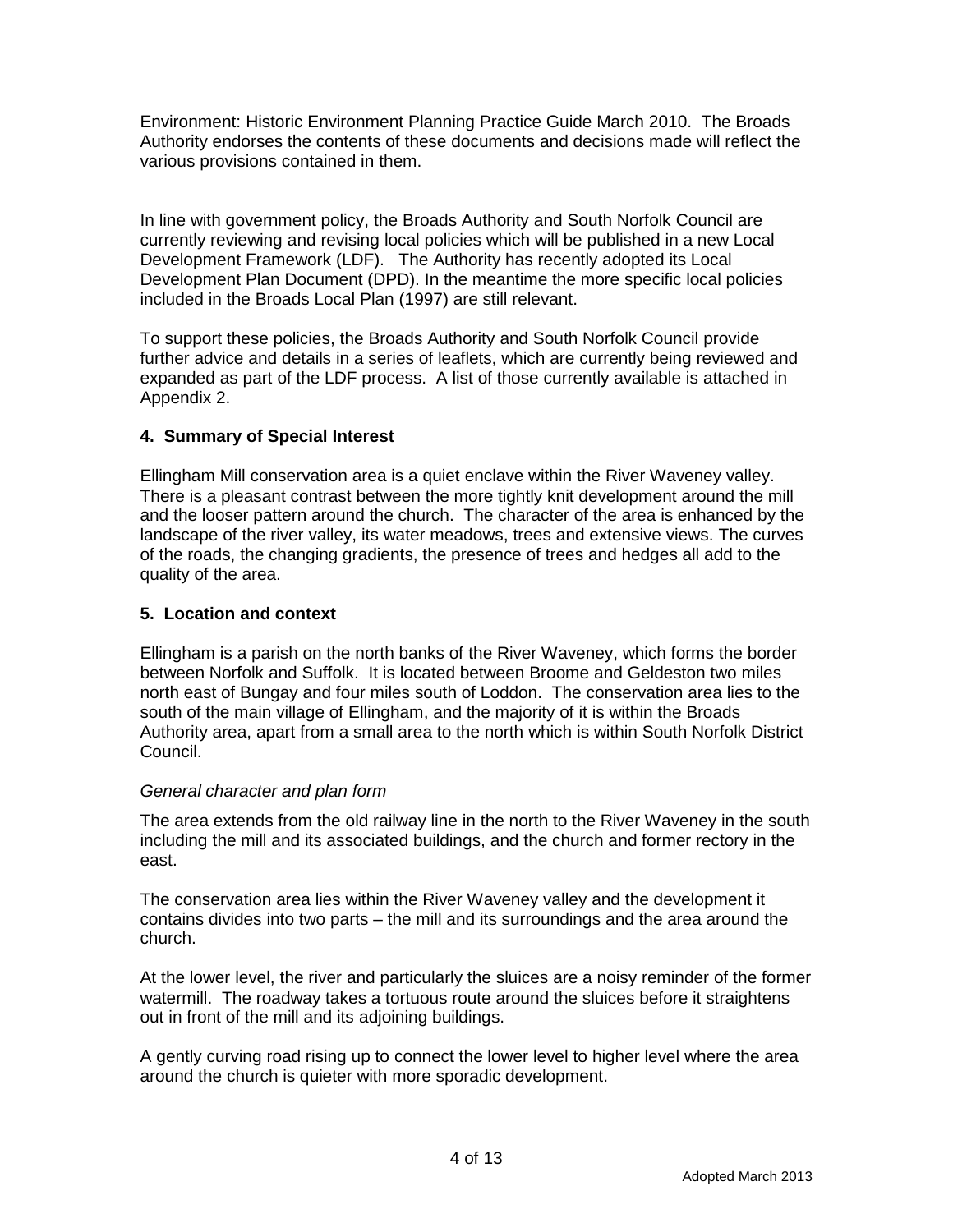## *Geological background*

The geological formation of the Waveney river valley has given it a very distinctive form within the wider landscape. The cretaceous chalk deposits below the whole of East Anglia were subject to a smoothing glacial action resulting in a more subdued topography than in other parts of Britain, and these were subsequently overlain with a series of sands, muds and gravels known as 'Crags'. These processes have created valleys with a distinctive u-shaped profile; in the Waveney valley, large scale open valley landscapes with broad flat flood plains north and south of the river, beyond which rise the tree covered escarpments of the Norfolk and Suffolk boulder clay plateaus.

## *Landscape setting*

The geological formation has resulted in views within the valley landscape generally to be long range and open, but these become more intimate close to river crossings such as at Ellingham. Views out of the valley are restricted although the valley landscape can be viewed from the surrounding higher areas and landmarks such as church towers are features of the Waveney valley.

From the south Ellingham conservation area is approached across Ellingham Marshes in the wide valley floodplain of the River Waveney, which extends north westwards towards the main village of Ellingham on higher ground. The sluices and river crossing are almost entirely surrounded by this low lying marshy land, allowing long views over the river valley. To the north however, long views of the Mill and associated buildings on slightly higher ground beyond are masked by extensive tree cover. Approaching from the north views of the conservation area are hidden until the brow of the bridge over the former railway line is reached, where St Mary's church and the former rectory are the prominent features. The church tower is similarly visible from the west along Geldeston Road. The landscape is relatively open here and becomes more enclosed as the gradient drops gently towards the river. The surrounding landscape is distinctly green with cattle grazing predominating.

## **6. Historical development**

## *Archaeology and early development*

The Norfolk Historic Environment Service compiles records of known archaeological activity, sites, finds, cropmarks, earthworks, industrial remains, defensive structures and historic buildings in the county. These records are known as the Norfolk Historic Environment Record (NHER). The NHER contains 70 records for the parish of Ellingham, of which 6 are within the conservation area boundary.

The name of the village is Old English and means 'homestead of Ella or Eli'. A brief mention in the Domesday Book of 1086, suggests that the settlement may have Saxon origins, and the NHER records indicate human activity here from the prehistoric period onwards. The earliest finds are worked flints, but their locations make it difficult to identify any possible areas of settlement. The excavation of a possible prehistoric enclosure and ring ditch in the grounds of Ellingham Hall suggests that occupation was concentrated on river terraces by the Waveney. Other finds indicate human activity during the Iron and Bronze Ages. Roman pottery kilns outside the conservation area at Diary Farm indicate that at least five potters worked here, but are unusual as the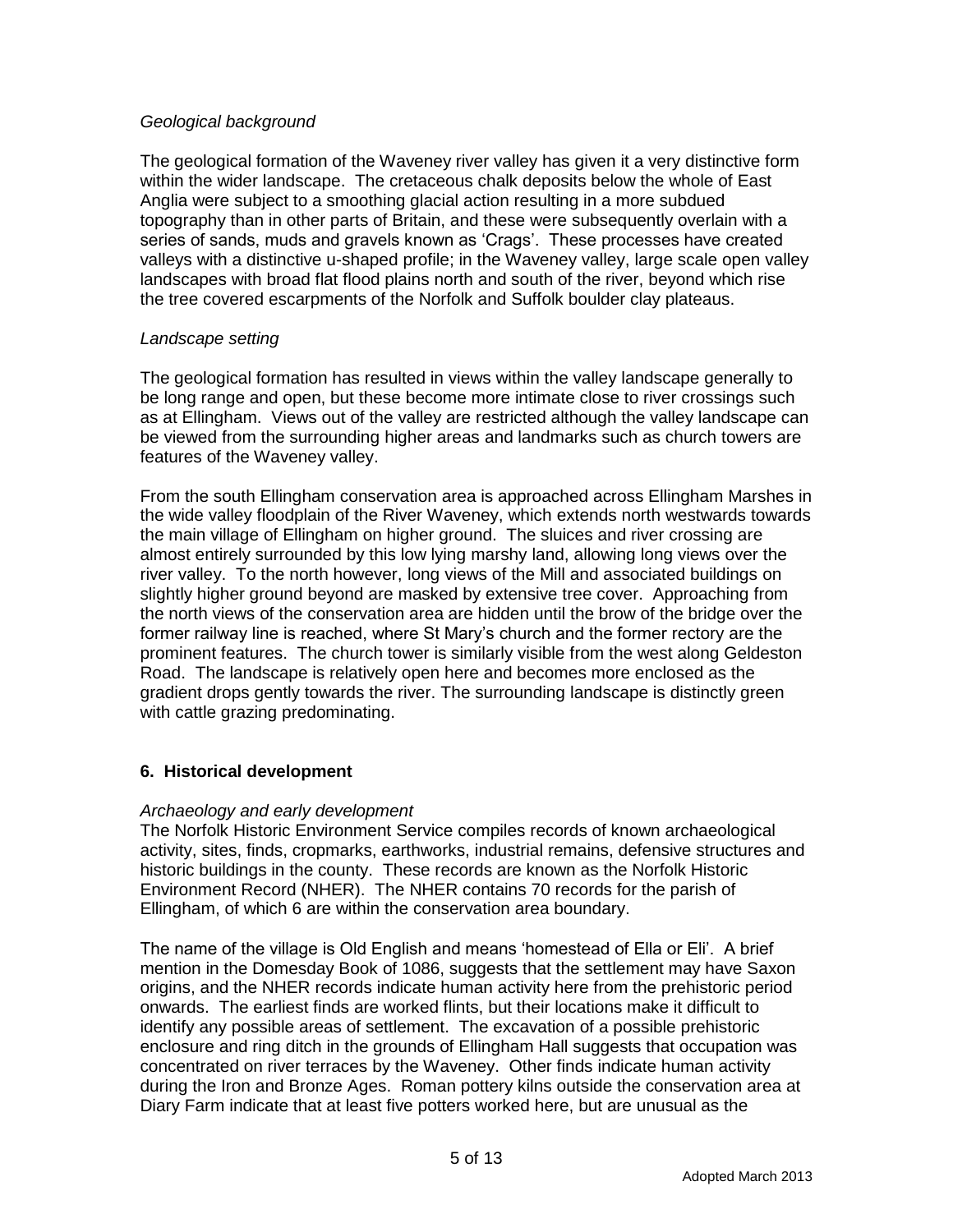relatively few objects found from this period indicate that this was not an area of dense occupation or activity except for the kilns.

Earthworks on the Geldeston marshes to the east of the conservation area are indications that there was once a medieval settlement here. St Mary's Church was built during the medieval period in the 13<sup>th</sup> century and extensively remodelled in the 15<sup>th</sup> century when all the windows where replaced.

## *Later developments*

Outside the conservation area, Ellingham Hall and its unusual icehouse, was built around 1802, but not all post medieval buildings survive; two brick kilns have been demolished as was the windmill which was built on a small mound.

The waterside location of Ellingham was fundamental to its later development. The River Waveney was improved for navigation under an Act of Parliament obtained in 1670, and included the construction of three locks, at Geldeston, Ellingham and Wainford, to extend navigation as far as Bungay Staithe. A special version of the traditional Wherry was in use on the Waveney, with boats measuring no more than 70 by 16 feet. However, with the decline in the use of wherries for commercial trade on the rivers prior to the Second World War, navigation ceased on several stretches of the Broads, including the 4.2 mile section of the river from Geldeston to Bungay, where navigation rights were removed in 1934, and the current limit of navigation remains is at Geldeston, with Ellingham positioned between the two. Wainford and Ellingham locks have since been converted into sluices but canoes and unpowered craft can still use this section of the waterway.

Within the conservation area boundary, little is known about the history of Ellingham Mill. Dating from the 18<sup>th</sup> century, it was a flour mill and one of only two Norfolk watermills on the Waveney. From references in early documents, it may have been constructed on the same site as much earlier mills. The mill was built on an artificial semicircular cut made to the north west of the river Waveney, which allowed the mill to retain its head of water while the nearby lock on the main river controlled the levels for the Bungay Navigation. The Waveney was fully navigable for many years using a series of locks, one of which was next to Ellingham mill, and thus grain and flour were both transported to and from the mill via Wherry as well as road. It appears to have been in active use until about 1933 when the River Waveney above Geldeston Lock was closed to navigation. It was then taken over by Vitovis Limited who developed it as a factory for animal feed and built a warehouse adjoining that was used in various guises until it was demolished in the 1980s. The mill came onto the market in the early 1960s and was restored and converted to residential use with part used as an art gallery by the Ellingham Mill Art Society. The bridge outside the mill dates from 1910.

The most modern archaeological site is a World War Two pillbox on the boundary of the conservation area that protected the former railway bridge close to the church.

In the latter part of the twentieth century, the old warehouse south of the mill was demolished and replaced with a house. A temporary measure has been introduced to ease the traffic problem of the mill which effectively prohibits the passage of large vehicles.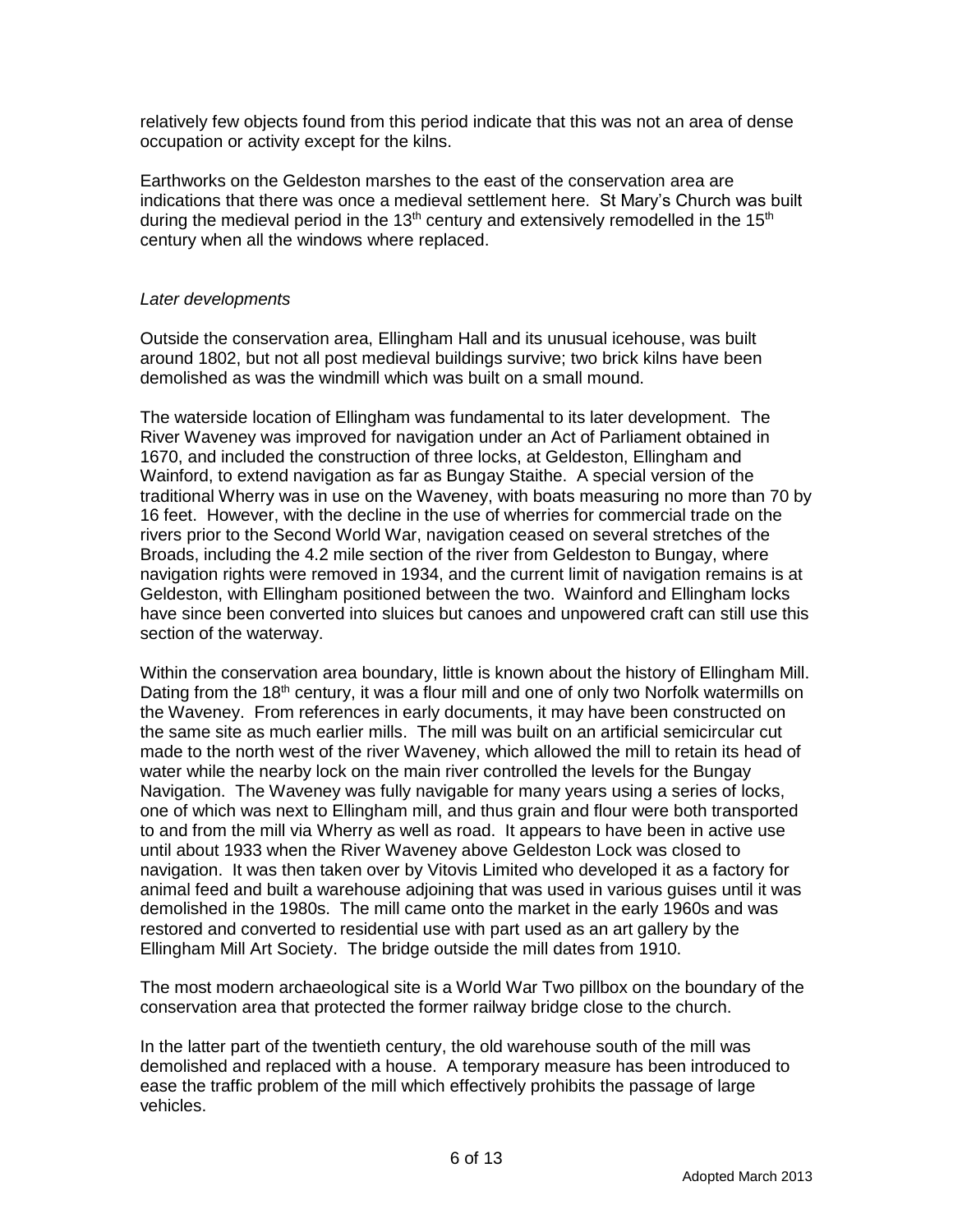In 1854, the population of the parish was recorded as '426 souls' occupying 92 houses. By 1881, the population had reduced to 340. The latest census figures of 2001 record 532 residents in the parish, most of these outside the conservation area.

# **7. Spatial analysis**

Two contrasting forms of development are found in the conservation area. At the lower level long views across the marshes contrast with the mature trees and the network of sluices which give way to a group of buildings with the mill as its focus. On slightly higher ground, the church and the former rectory are set in a more open landscape. Between these two areas, modest houses and cottages are found on the gently curving roads, where the marshes to the west are still visible, and to the north and east the church and former rectory can be seen.

# **8. Character analysis**

#### *Use and activity*

Historically activities centred on the river, the sluices and the Mill; the uses in the area now are almost entirely residential.

#### *Overview of streets, buildings and architecture*

The Conservation Area can be divided into two parts.

- the mill and its immediate surroundings
- the area around the Church.

#### *The Mill*

The random arrangement of the buildings and the dominance of the mill are important to the charm of this area. The informal nature of the ground surface also contributes to its character.

The concrete bridge over the river has a hard appearance that does not blend into the landscape. The views from the bridge are quite extensive both east and west.

The mill is a traditional timber frame and weatherboarded structure built on a stone base. The rear of the mill has been extended and altered while the south gable has been rebuilt in brick. It has a lopsided central gable to reflect the difference in eaves level.

The attractive Mill House adjoining has fine Gothic windows. It is a timber frame building probably dating from the late mediaeval period although re-fronted in the early  $19<sup>th</sup>$ Century.

The new house to the south of the mill has fits in well with materials which echo those of its traditional neighbours.

Opposite the Mill House, Mill Pool Cottage has been converted from a group of single storey buildings. Their modest scale serves to further emphasise the dominance of the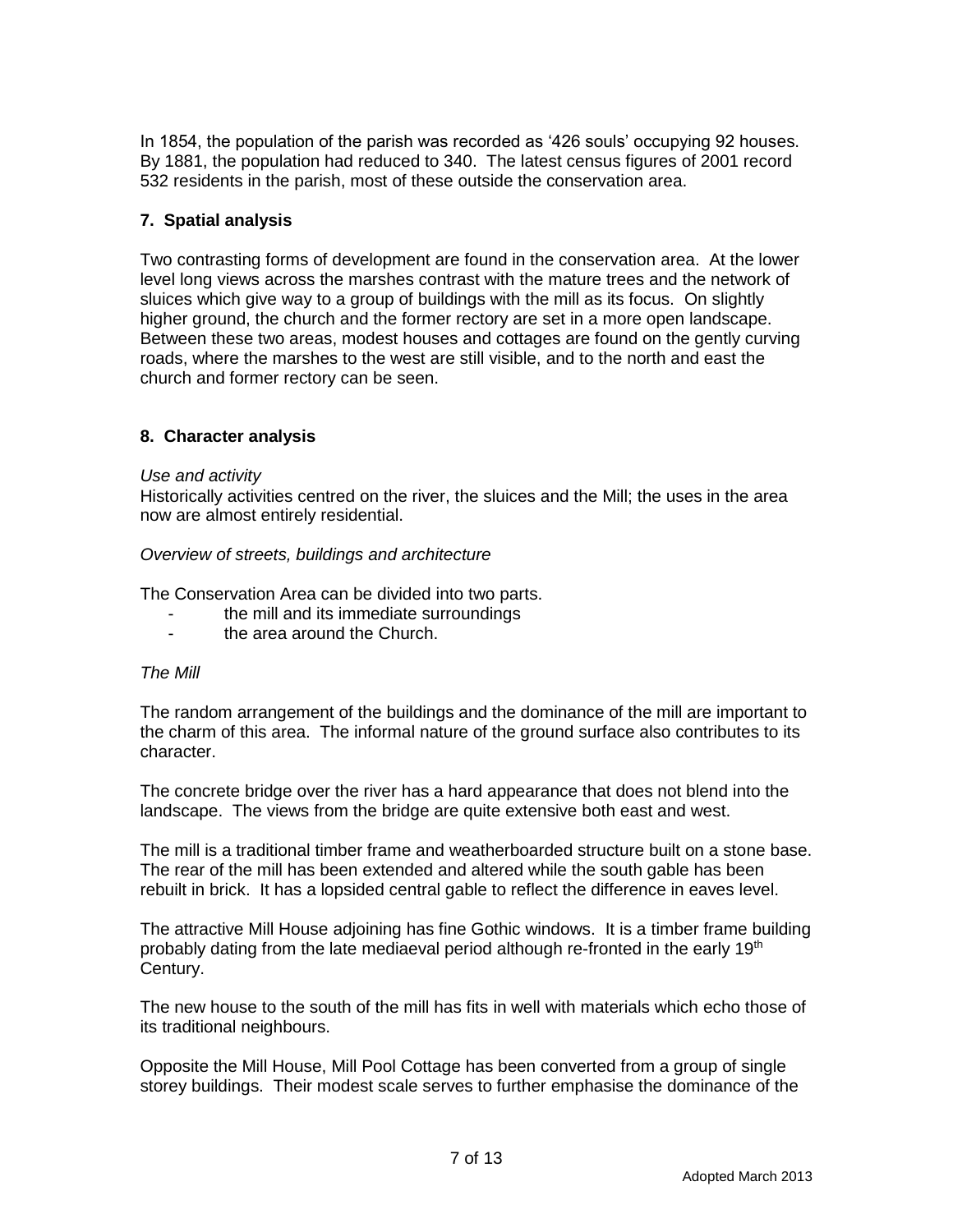mill. From the bridge there are extensive views, framed by trees, across the river to the meadows beyond. The outlook is however spoilt by the traffic regulation measures.

The barn to the north of the cottages has been sensitively converted although its contribution to the group is minimised by the hedges and trees which screen it. The choice of bricks for Mill Orchard opposite is somewhat in contrast and it occupies an important position. It has been extended to form a sizeable dwelling but its impact is partly softened by the hedge to the east.

The conversion of the granary has successfully retained its character. Its attractively landscaped gardens are typical of this area.

As the ground rises up towards the former railway line a pair of traditional cottages, their brickwork now colour washed, is set below Old Station Lane. Another pair of cottages, one of which has been recently extended, flanks the road as it forks to the right to lead to the church and Old Rectory.

#### *The Church and Old Rectory*

This area is dominated by the landscape, and although some of the buildings are significant, they are very much secondary elements. Trees and hedges serve to define and enclose spaces and views as well as providing a natural background to the buildings.

The church is set back from the road and surrounded by trees. It is basically of  $13<sup>th</sup>$ century date although refashioned in the  $14<sup>th</sup>$  and  $15<sup>th</sup>$  centuries. Its informal character is echoed by the unregimented churchyard and the weathered brick wall which partly surrounds it. The open meadowland to the west is a valuable amenity in this area.

The large former Georgian Rectory lies in extensive grounds which slope down to the river. The site retains some good individual trees and a single storey outbuilding which is of some interest although in need of some repair.

The former railway bridge is of interest, so too is the concrete bunker. The position on the crest of the hill affords commanding views towards the village.

## *Architectural styles and materials*

Except for thatch, most of the materials traditional to South Norfolk and the Broads area are found in the Conservation Area. There is flint, brick and render to the church which also has a mixture of pantiled, plain tiled and lead roofs. There is a predominance of red pantile and black/white weatherboarding as seen on the mill, but also reflected on many of the adjoining buildings. Slate survives as Millfield and on the outbuilding to the west. Apart from the mill, the buildings are domestic in scale, generally two storey with pitched roofs.

#### *Ground surface materials and street furniture*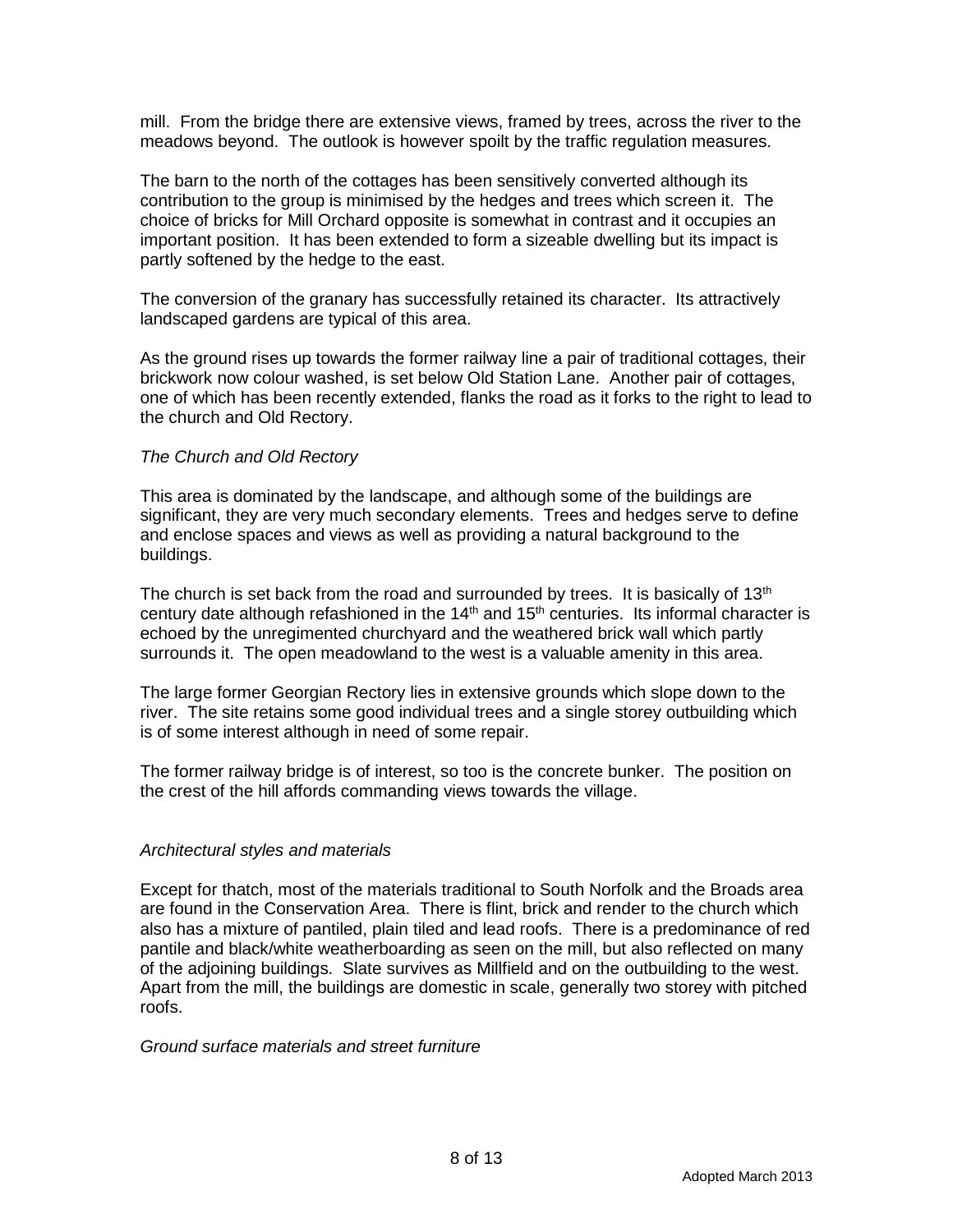Most of the surface materials are either tarmac or grass. Gravel is used for the path to the church and to several private driveways. Modern concrete paviours have been used on one or two vehicle accesses.

Given the character of the area, the presence of modern "street furniture" stands out. The concrete bollards near the church, and the seemingly, permanently temporary traffic arrangement next to the mill are particular examples.

## *Trees and hedges*

The character of the area relies heavily on trees, hedges and the extensive views that can be enjoyed in all directions. Trees in the churchyard include fine old yews and a Scots Pine. The group of trees south of the old railway line and west of Mill Cottages are the most significant. Elsewhere, the trees are clustered in small groups or individually along the river. There are also good trees around Millfield. There are also a number of hedges delineating field boundaries which help retain the intimate and modest character north of the river.

## *Boundary treatments*

The churchyard is bounded by an old red brick and brick and flint wall with a bold half round coping. The entrance to the churchyard has at some time been narrowed with brick piers. There are timber gates here and to the extension to the burial ground.

Elsewhere in the conservation area, boundaries are formed with hedges, and in some cases timber paling fences, such as that in Old Station Lane

A low chain link fence opposite Old Station Lane protects a newly planted hedge; unfortunately this appears to be leylandii rather than more indigenous species which would be more sympathetic to the character of the conservation area.

Just outside the conservation area, land on Geldeston Road used for industrial storage purposes detracts from the setting of the Church and the conservation area. A landscaping scheme would soften the appearance of this site. The conservation area boundary currently includes part of Geldeston Road adjacent to this site.

# **9. Issues, pressures, threats and opportunities for improvement**

## *Buildings*

Buildings in the conservation area are well maintained. However, the special character of conservation areas can easily be eroded by seemingly minor, and well intentioned, home improvements such as the insertion of replacement windows and doors with ones of an inappropriate design or material, (for example hinged opening lights in lieu of sash windows and UPVC instead of painted timber). This is a particular issue with unlisted buildings that have been identified as contributing to the character of the conservation area. In line with current legislation, all complete window replacements are required to achieve minimum insulation values, but recognising the affect that inappropriate replacements can have, Local Authorities are empowered to relax that requirement when considering the restoration or conversion of certain buildings within conservation areas, and advice should be sought from the local Planning Department at an early stage. Several cottages in Ellingham have had replacement windows.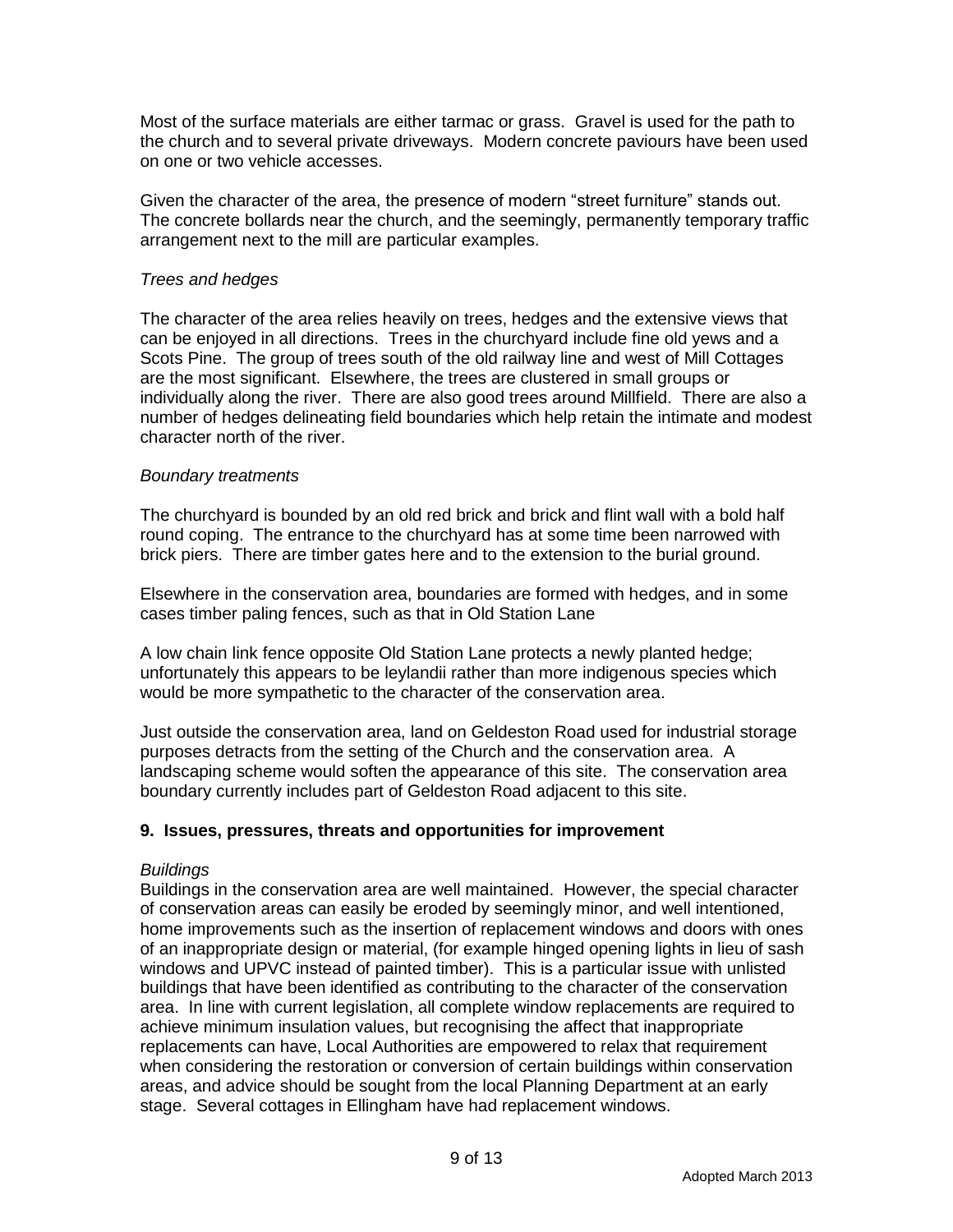#### *Streetscape issues*

The solution to the traffic problem around the Mill may have been successful but visually it is unattractive, and a more sympathetic treatment of the centre of this Conservation Area should be promoted.

There are opportunities for additional hedge and tree planting. The choice of new planting or fencing should be carefully considered to retain the character of the area. "Suburban" choices such as leylandii hedging or chain link fencing are not sympathetic to the character of the conservation area and their replacement with indigenous species should be encouraged.

The replacement of the concrete bollards outside the church with ones of a more suitable design and material would be a great visual improvement to the area. The removal of the telegraph poles outside church would also be of benefit to the character of the conservation area.

Although just outside the conservation area boundary, the storage site on Geldeston Road is unsightly and it's appearance would be improved with a suitable landscaping scheme.

## **10. Recommendations for suggested improvements**

- Consider sympathetic landscaping/traffic calming measures to the area around the Mill
- Consider the replacement of the concrete bollards outside the church with ones of a more sympathetic material and design
- Encourage additional hedge and tree planting using indigenous species
- Encourage a sympathetic landscaping scheme to improve the appearance of the industrial storage site on Geldeston Road (outside the conservation)
- Request utility companies consider the undergrounding of over-head cables in the village
- Work with local land owners to identify opportunities for improved access to the river, particularly for canoe portage

## **11. The Conservation Area Boundary**

The southern bank of the River Waveney forms the boundary to the south. To the west the boundary crosses the mill cut, following its northern boundary for a short distance until it meets a field drain. It runs along the eastern edge of this drain then turns in a north easterly direction to follow the northern bank of a further field drain and a garden boundary until it reaches Old Station Lane. It then follows a farm track north westerly to the boundary of Station House, then turns to the east back to Old Station Lane and along the western edge of this road to Station Road which forms the northern boundary. Then it turns southwards across the old railway bridge and along the northern side of Geldeston Road, past the church to extend eastwards in a finger beside the industrial storage site. Finally the eastern boundary encloses part of the playing field, follows the eastern boundary of the former rectory and a field drain to meet the River Waveney.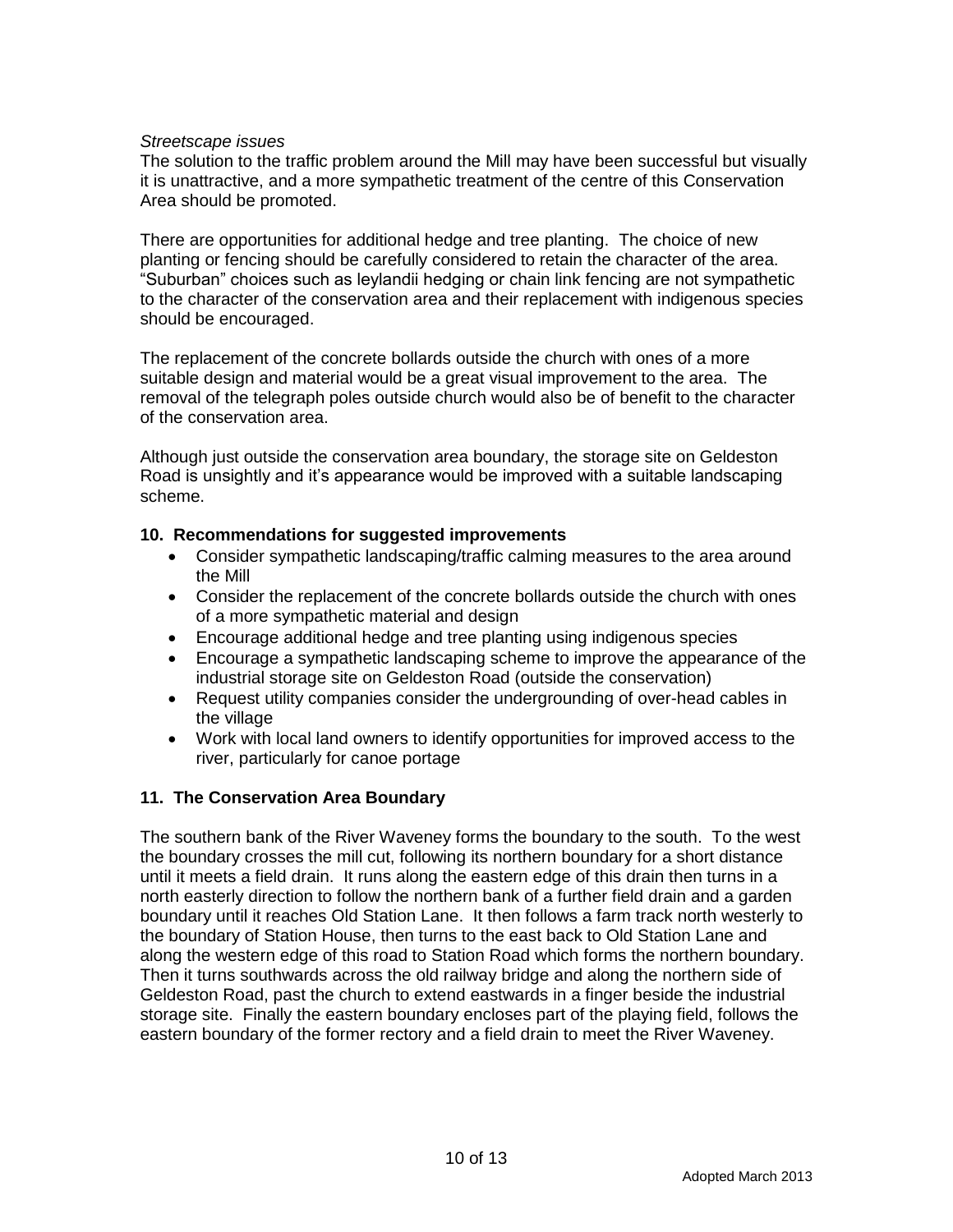*Suggested amendments to the conservation area boundary*

- Exclude the finger of Geldeston Road on the north east corner of the conservation area; this appears to be superfluous to the conservation area
- Extend the northern boundary to Station Road to include Station House and adjoining land to the north - west; the former railway and station is part of the history of the area and the line of the platform is visible in the garden of Station House.

## **12. Public consultation**

Consultation with interested parties and organisations was undertaken in accordance with the Broads Authority 'Statement of Community Involvement'. A joint consultation exercise was undertaken with South Norfolk Council as the proposed conservation area boundaries include land in both planning authority areas as defined on the maps included in the character appraisals. A letter and leaflet were delivered to all residents living within the conservation area boundary, and copies of the appraisal documents were made available both online and in hard copy format in the Broads Authority offices and through the Parish Council. The leaflet included a comments section and consultees were also able to comment on line.

A public exhibition was held on Saturday 11 August 2012, which was attended by officers from the Planning Team of the Broads Authority and by 16 members of the public to ask questions, propose or suggest minor amendments to the re-appraisal or boundary and raise issues of concern. The vast majority of people attending were supportive of designation, considering that it would benefit the village and the local community. In addition, the Authority received 5 written responses seeking more specific advice as to the effects of being in a conservation area or to seek clarification as to proposed changes to the boundary.

Several items of additional information resulting from the consultation have been included in the re-appraisal. One request was to consider extending the conservation area boundary to the north-west to include a farmstead and school with agricultural land in between. As this area is outside the Broads Authority boundary, it was discussed with officers from South Norfolk Council, who considered that including such a large area of agricultural land would not be appropriate, so it is not intended to further extend the conservation boundary at this stage.

## **Appendix 1**

#### **Policies**

Please note: The Broads Authority and South Norfolk Council are currently reviewing and revising local policies, which will be published in a new Local Development Framework (LDF). The Broads Authority and South Norfolk District Council have already adopted Core Strategies containing general policies. The Authority has recently adopted its Local Development Plan Document (DPD). Some of the specific saved local policies included in the Broads Authority Local Plan (1997) and in the South Norfolk Local Plan (1998) are still relevant.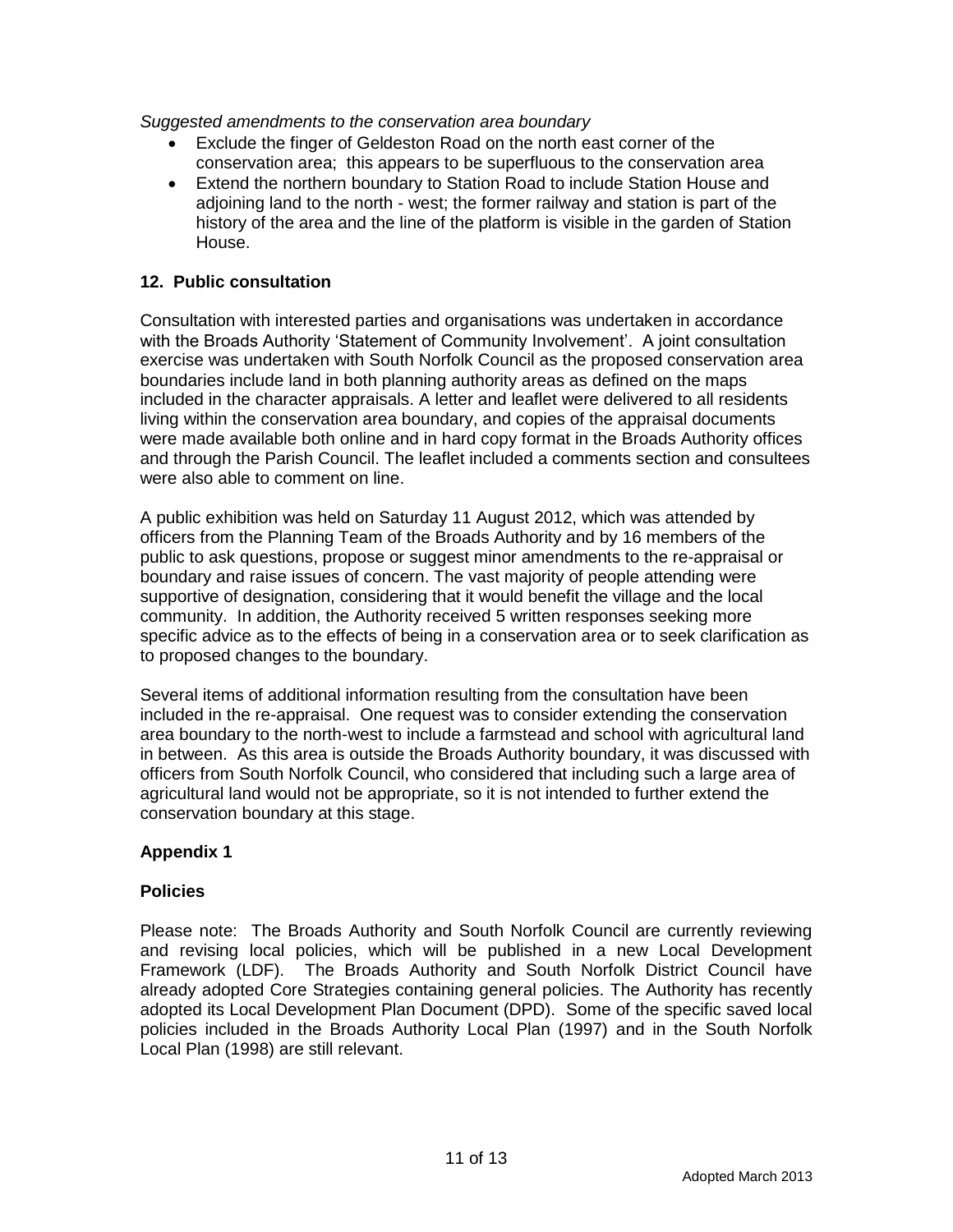# **Appendix2**

#### **Broads Authority Guidance Leaflets**

- o Keeping the Broads Special
- o Do I need Planning Permission?
- o How do I apply for Planning Permission?
- $\circ$  Building at the Waterside A guide to design of waterside buildings in the Broads Authority area
- o Environment and Landscape How do I plan and manage trees and scrub alongside rivers?
- o Development and Flood Risk in the Broads
- $\circ$  Riverbank Protection Works A guide for riparian landowners
- $\circ$  Sustainability Guide Sustainable development in the Broads

#### **South Norfolk Council Guidance leaflet**

o South Norfolk Place- Making Guide

#### **Appendix 3**

**Listed buildings within the conservation area** (All grade II except where noted)

Church of St Mary Grade I Ellingham Mill Mill House

## **Appendix 4**

#### **Buildings that make a positive contribution to the character of the conservation area**

Whilst the following buildings, boundary walls and railings within the conservation area and do not merit full statutory protection, they are considered to be of local architectural or historic interest and every effort should be made to maintain their contribution to the character of the conservation area.

Millfield, outbuildings to the west Churchyard walls Mill Barn Mill Pool Cottage Former railway bridge Station House

#### **Appendix 5**

#### **References and sources of information**

A Popular Guide to Norfolk Place names, James Rye, The Larks Press, 1991